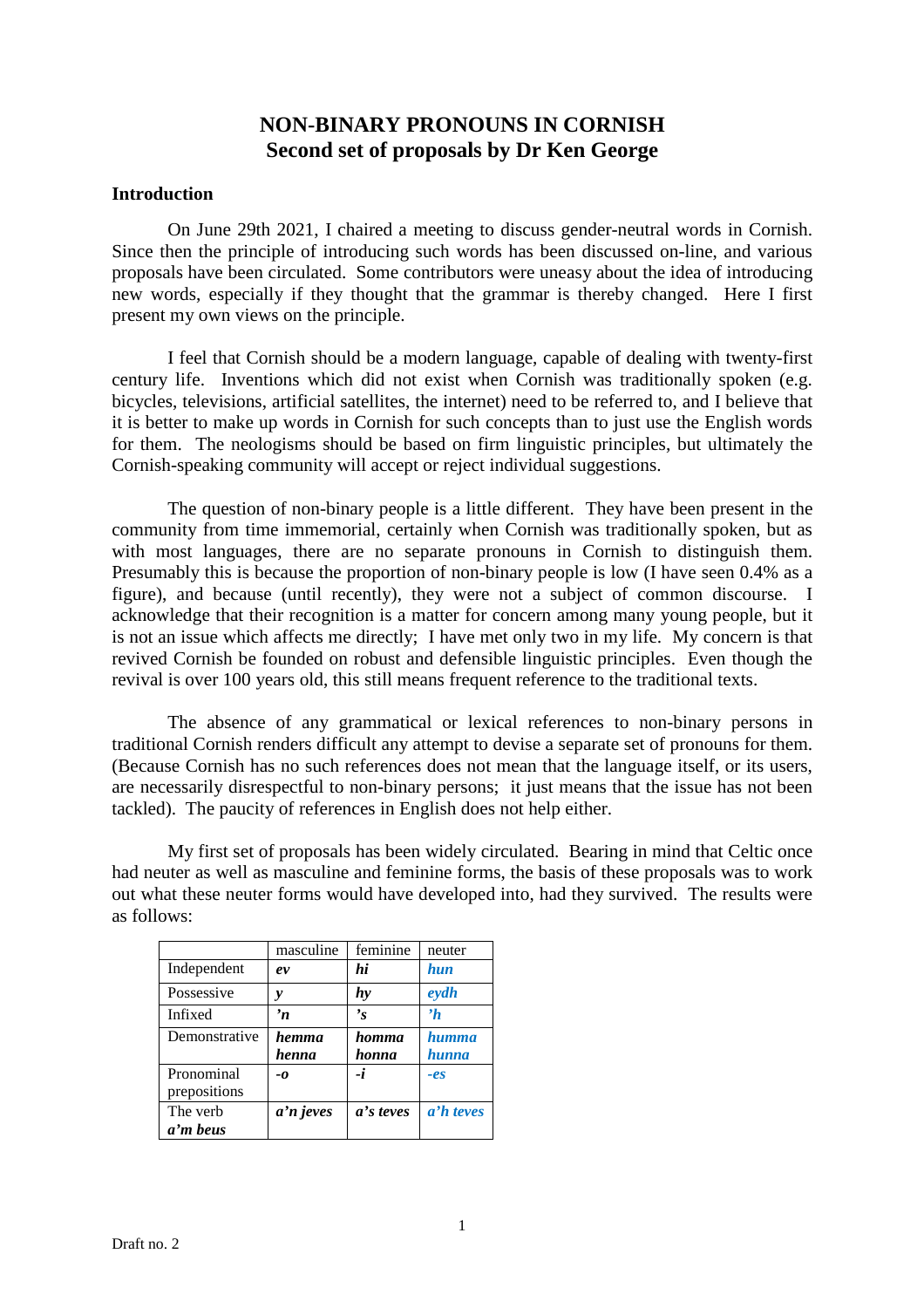I now put forward an alternative and simpler set of proposals. Noting that *they* is often used in English to refer to a person whose gender is unknown, these are based on the Cornish third person plural verbal ending *–ns*. My inspiration for this comes from Polin's short paper, showing examples from the texts, and in particular *Dallethens neb a vynno!*  (RD.0411).

## **Independent pronoun**

The word for 'they' is *i*; *-ns* is added to this, giving *ins.* This is similar to Modern Breton *int*; the Middle Breton for 'they' was *y*, but when the [h-] of Middle Breton *hy* 'she' became mute, the two pronouns were confusable, and *y* was replaced by *int,* from the verbal ending *–nt.*

Example *ins a wel* 'they see' (the underlining here means that the pronoun refers to a person of indeterminate gender)

### **Possessive pronoun**

Addition of *-ns* to *aga* 'their' gives *agans*. No mutation caused.

Example *my a welas agans dillas nowydh* 'I saw their new clothes'

# **Infixed pronoun**

Here *ns* is sufficient by itself, though for conformity, it is preceded by an apostrophe:

Example *ev a'ns gwel* 'he sees them'

## **Demonstrative pronouns**

 Here it is suggested adding *–ns* to the masculine forms *hemma* and *henna*, giving *hemmans* and *hennans.*

Example *Lappyer da yw hemmans*. 'They are a good gymnast'.

### **Pronominal prepositions**

In the texts, in addition to the earlier third person plural forms *dhedha, ynna, gansa,* etc., we have the later forms *dhodhans, ynnans, gansans.* The second group could be used in the case of a non-binary person. This has the advantage of not needing to coin any new words.

Example *Gansans yth ith dhe Bennsans* 'With them I went to Penzance'.